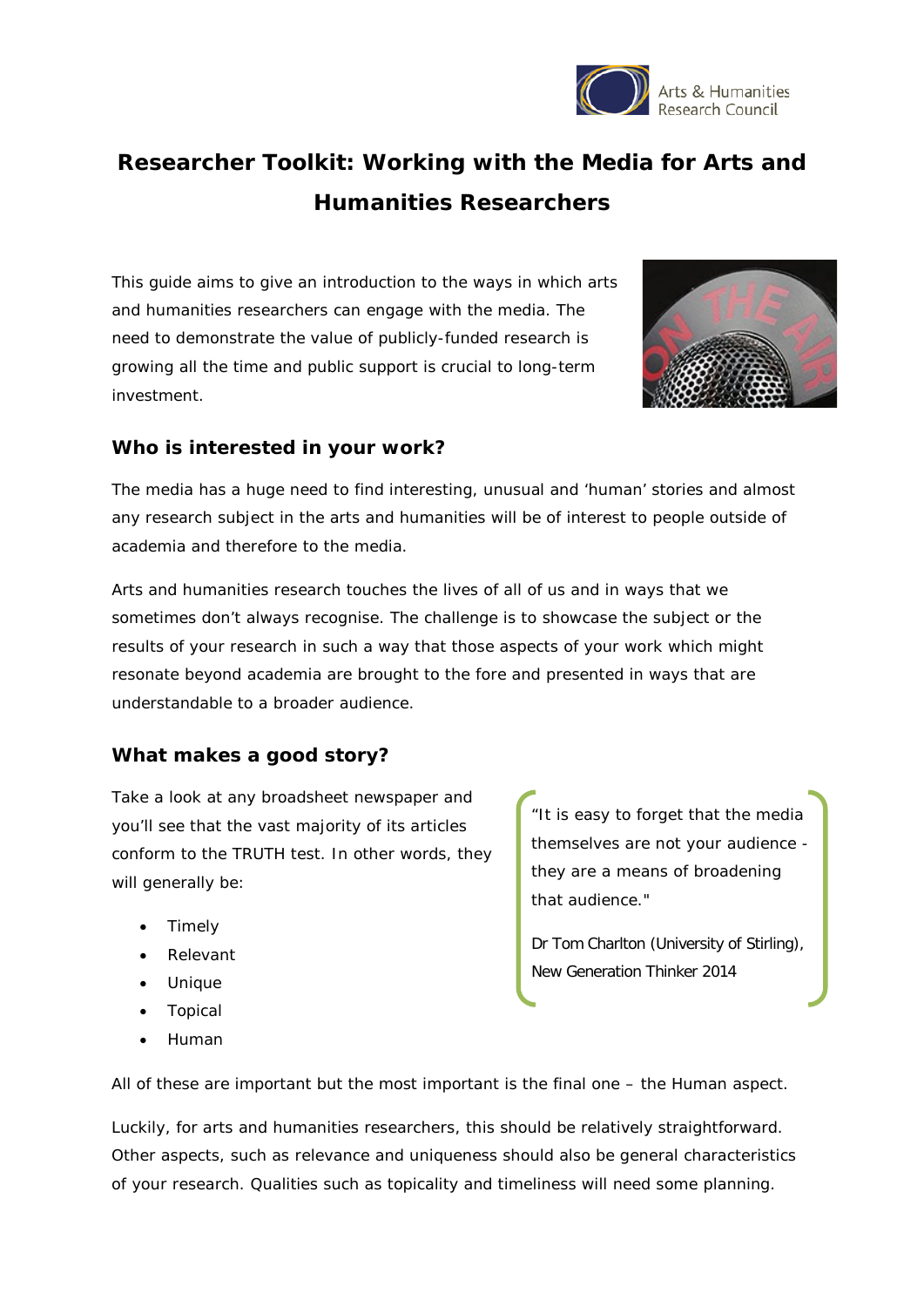Consider, for example, a future event or anniversary which might relate to your research and which you could use to contextualise your research for the media. With all of the TRUTH characteristics, advice and guidance will be needed to ensure that your research is presented in the most engaging and compelling way possible, whilst of course ensuring that it loses none of its rigour and excellence as research. Institutions and funders will have press teams which can assist you in communicating with media professionals.

Remember that the press and media are extremely broad and cover the full spectrum of outlets from documentaries and prime-time television programmes, to highly specialist and niche publications and local news outlets. Not every piece of research will be featured on News at Ten. But everyone has a story to tell and part of the telling of any story is knowing who wants or needs to hear that story and how best to reach them.

#### **Being prepared**

Media professionals face many serious challenges in their line of work — perhaps the two most important being that they face very tight deadlines and they sometimes must cover stories they know very little about. If you would like to communicate with the media, then making it easier for a member of the press to understand the importance of your research is an important first step.

You could be asked questions about your research at short notice and with little time to prepare. One way to be prepared for this is to draft a series of bullet points when you begin your project that clearly articulate what is unique about it. By posting this list on the wall next to your PC you can add to or amend the list as your project develops. It also enables you to keep fresh in your mind what might be the most important part of your research for the wider non-academic world.

#### **Advice**

Professor Jane Chapman (University of Lincoln) has worked with the media as a producer and as an academic. She says:

"Successful media engagement serves to widen dissemination, and enhances the profile of an academic as a public intellectual. In addition, media engagement can be linked to a bigger package for a future REF case study. Evidence of media engagement allows RCUK to justify the usefulness of their expenditure. The challenge is to select and present complex research findings in an accessible way that will satisfy the agenda of your chosen media outlet. Therefore the trick is to communicate clearly and simply without diluting the message."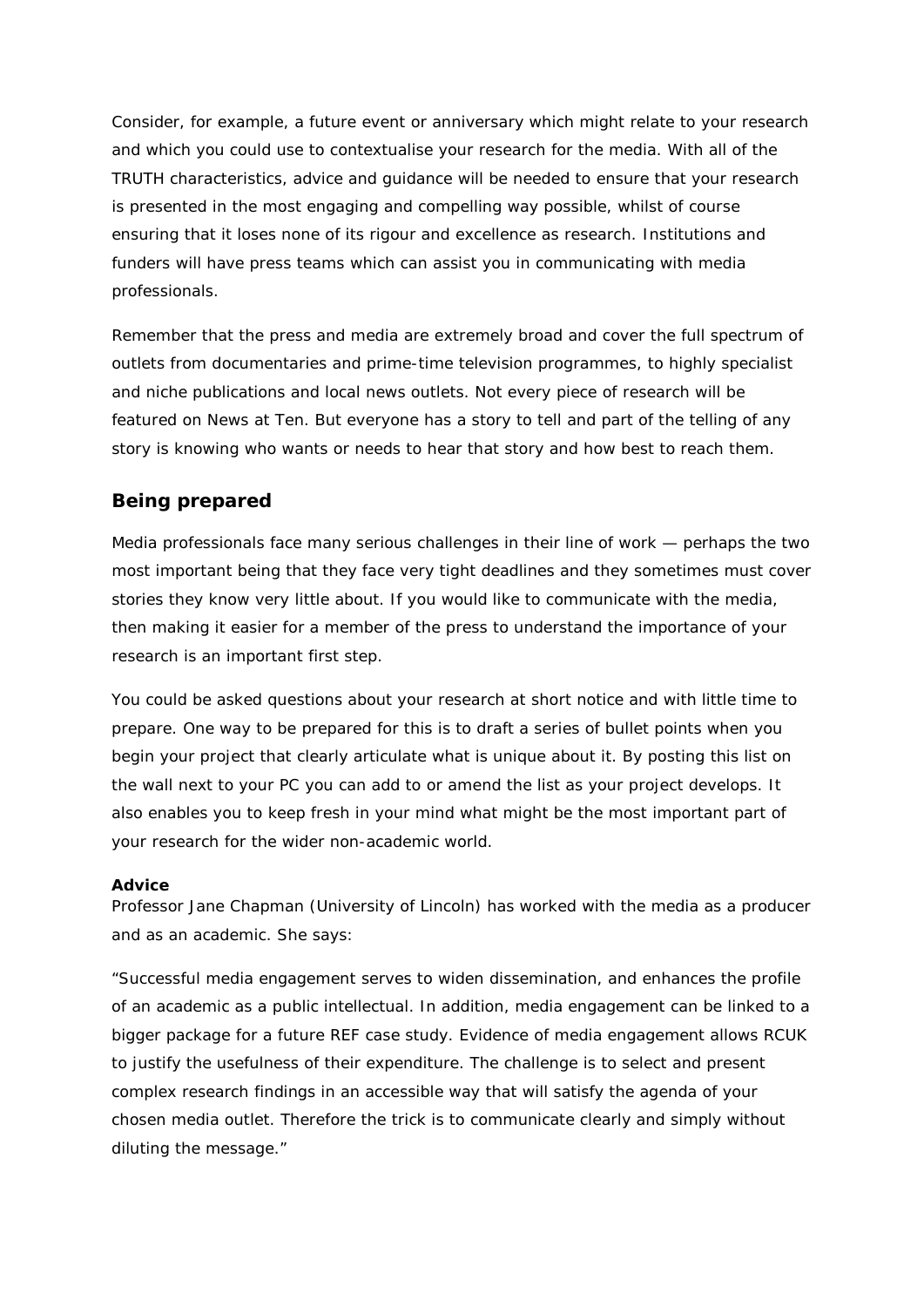Professor Jane Chapman's tips are:

- Understand not only the practical constraints (such as deadlines, content parameters) but also specific news values and the culture of organisations you are dealing with.
- Linked to the above, find out more about the perceived audience for your specific media content, so that you can cater for them.
- Don't be so flattered by media interest that you allow them to be too demanding or manipulative. Be honest about the limits of your knowledge on the specific topic that they want. Negotiate in circumstances where their agenda seems different to yours, remembering that they need you as much as you need them.
- Don't give too much for free, because sometimes they milk you."

### **Digital opportunities**

As well as sharing your research with a wide range of newspapers, publications, television and radio programmes, the changing role of the media in the digital age means that sharing your research online is increasingly effective and easy to do. You could:

• volunteer to write a guest blog post or article for a relevant online website or community

"There is so much that researchers learn by making documentaries. But, it is important to know where you're unwilling to compromise which points are too important to be left unmade."

Dr Richard Clay (University of Birmingham), AHRC Commons Fellow

- use social media to raise the profile of your research
	- o find out more in our Twitter Guide
- create your own website
- produce your own podcasts or short films to communicate your research
	- o this material could be reused by the media
- appear on the AHRC website as a case study, feature, event listing, film or press release
	- o we regularly feature AHRC-funded research and our Communications team can help to share your research widely and with the media

These activities may mean that your research communicates directly with the public, bypassing the need for 'traditional' media outlets. Attracting

"It's important to remember that journalists and other people in media often come with a story in mind, and just want an expert to validate their view. You have to really think about whether you agree with what you are being asked to do."

Dr Jason Dittmer (University College London)